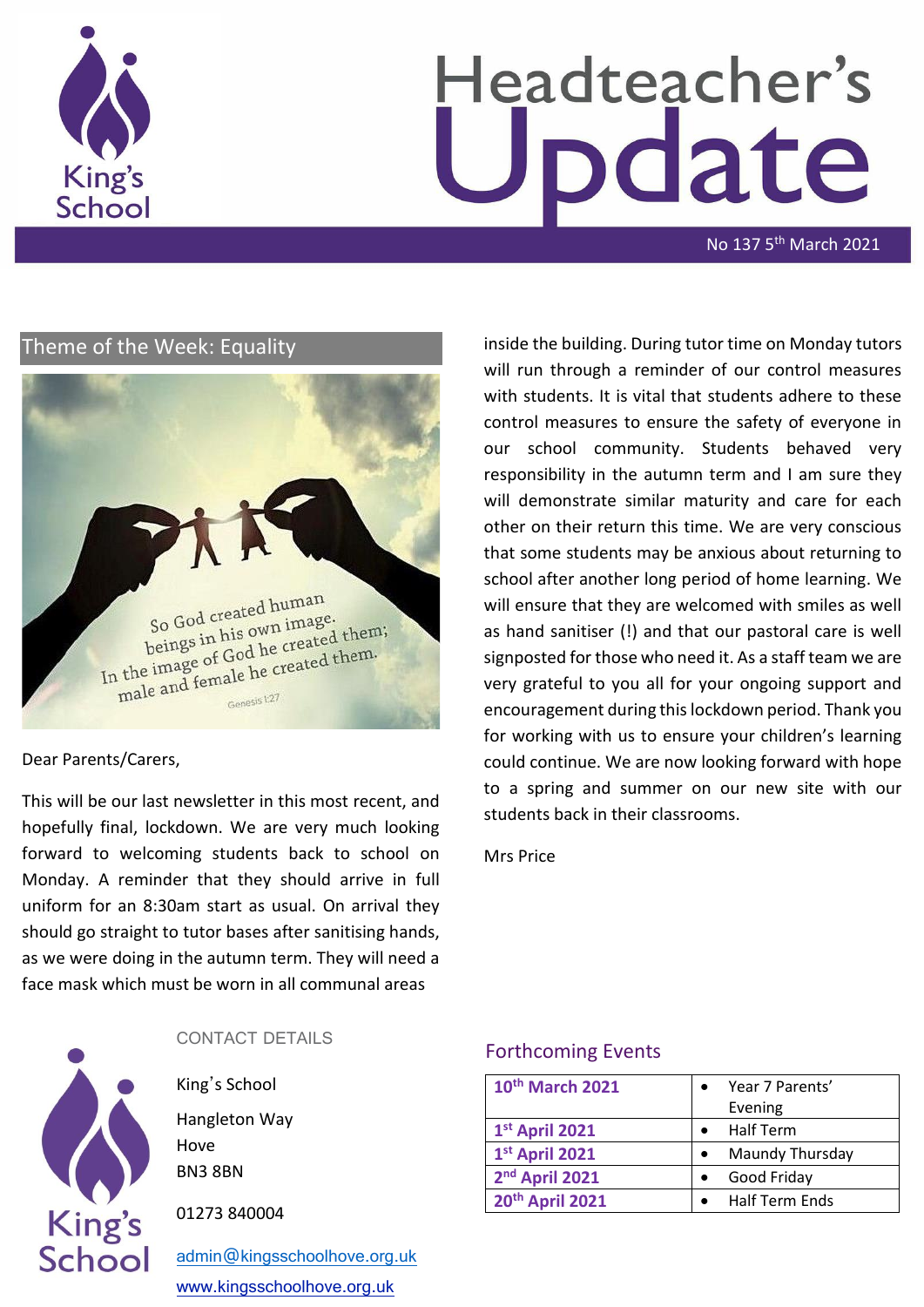## **King's School**

## Covid Lateral Flow Testing

Students were brought into school for their first lateral flow test this week, where we had parental consent for testing. We are enormously grateful to the large number of parents/carers who volunteered to be trained up to take some shifts in our testing centre; these parents/carers have made it possible for us deliver all of our first tests for students this week and have enabled the full return on the 8th March – thank you! Second and third lateral flow tests will continue to site next week. After three tests have been offered to students the school testing centre will close and we move to home testing for all students and staff. Testing remains optional at all times, but strongly encouraged by the government. We will receive home testing kits for our students and will distribute these with instructions for use. The government has announced recently that families of school children will also be eligible to receive home testing kits; schools will not be responsible for distributing these but we will pass on any information we receive regarding the collection of home testing kits for family members.









As we return to school next week, we want to give our students in Years 7-9 the opportunity to develop their skills and interests around a topic they are interested in. There will be no homework set by individual subjects for the remainder of this half term. Instead students will work on a Home Learning Project, selecting from a range of possible activities and relating these to an area of interest they would like others to pay attention to. Further information about the scope of the Home Learning Project will be given to students next Friday. Please look out for the link in next week's newsletter for details.

#### Welcome Year 6 Students

Monday 1st March was National Offer Day for current Year 6 students. We are really excited to welcome our new Year 6 students and their parents into the King's community. More information about transition events will be coming next term. We are really hoping that at least some of these will be able to take place in person this year. In the meantime, look out for your Welcome Pack which should be arriving in inboxes and through letterboxes next week.

For Year 6 students who have not had the opportunity to visit King's, why not take a video tour with Miss Staples, our Head of Year 7 and Mrs Vincent, Assistant Head with responsibility for Transition (recorded during lockdown last summer).

[https://sites.google.com/view/kings-school](https://sites.google.com/view/kings-school-transition/in-and-around-school)[transition/in-and-around-school](https://sites.google.com/view/kings-school-transition/in-and-around-school)

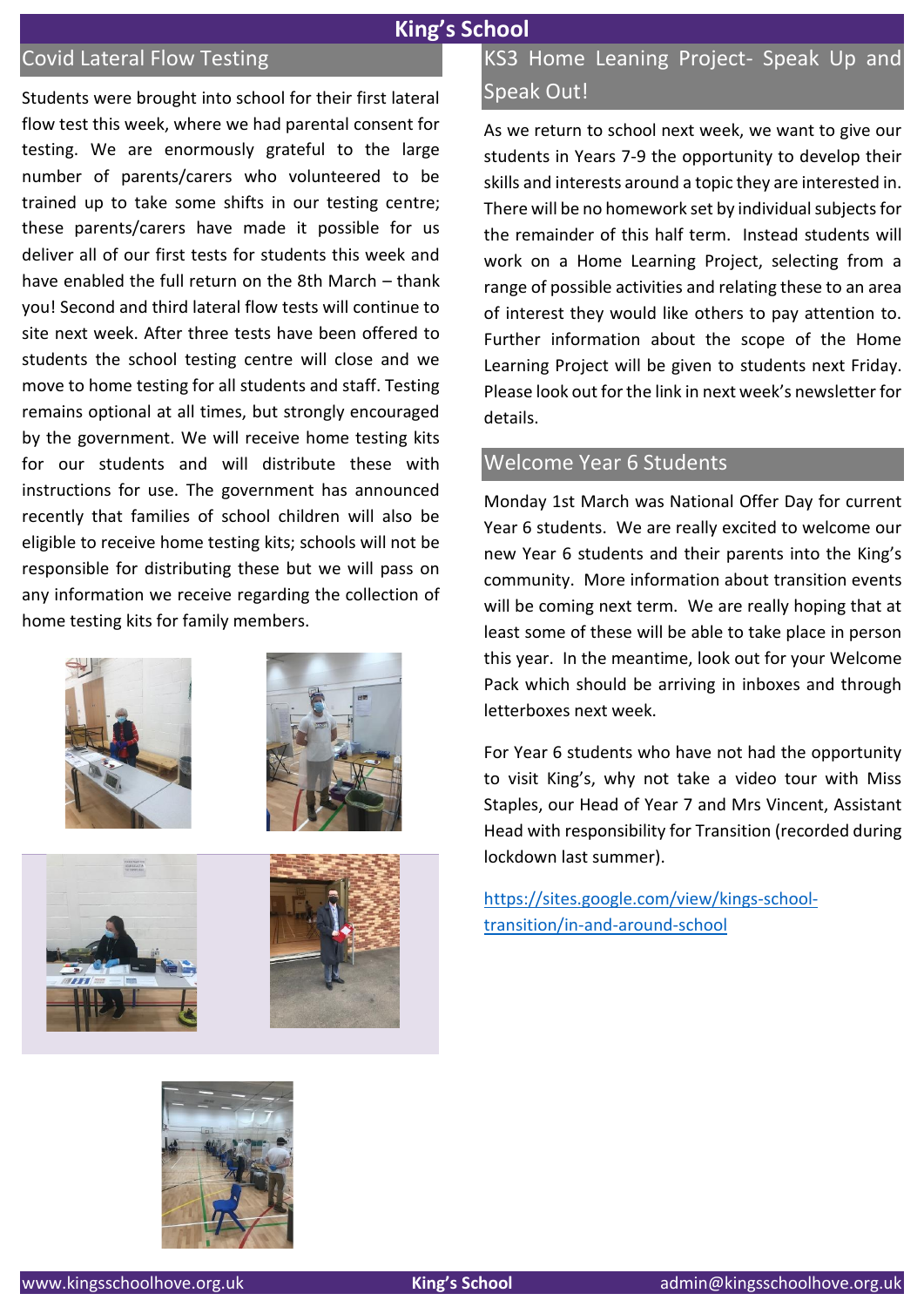## **King's School**

## Student of the Week

| Students of the week for the week commencing 22nd |                     |
|---------------------------------------------------|---------------------|
| <b>February 2021</b>                              |                     |
| Year 7                                            | Adam C (MFL)        |
| Year 8                                            | Bitar R (MFL)       |
|                                                   | Anoushka M (RP)     |
|                                                   | Joseph F (Maths)    |
|                                                   | Rukhshona H (DT)    |
| Year 9                                            | Louis W-W (English) |
| Year 10                                           | Tabby J (Spanish)   |

## Year 7 Parents' Evening

Year 7 Parents' Evening is next week on Wednesday 10th March between 4.30 and 7.30 and appointments are open for booking. The parents' evening will be online and we have sent out details of how to book and attend appointments via email, please contact the school office at [admin@kingsschoolhove.org.uk](mailto:admin@kingsschoolhove.org.uk) if you have not received this or have any issues with the booking system.

## British Science Week Competition



## At King's, we will be celebrating British Science Week at the beginning of March!

This years theme is: **Innovating for the Future** 

We will be holding competitions and doing some very special Science lessons.

## Not one, but TWO competitions!

#### Competition Number 1 - Year 7 - 9 ONLY.

- The theme for the 2021 UK wide poster competition is Innovating for the future.
- You can make your poster about whatever version of 'Innovating for the future' you like.
- A4 or A3 size
- Information on how to enter will be shared soon.
- Inspiration? Last years winners:





#### Posters are judged on the following criteria:

- Creativity in approach innovative angle on the content or creative interpretation of the theme
- Content clear, accurate and informative about the STEM topic
- Effective communication presented and communicated in an engaging way.

#### Ideas:

- Your own innovation how will it change the world/play/sports/leisure/school etc?
- A brand new innovation that would make the world a better place
- Someone you know who is an awesome innovator - showcase their innovations, how has their work affected others?
- Everyday innovations something you use daily, how would your life be without it?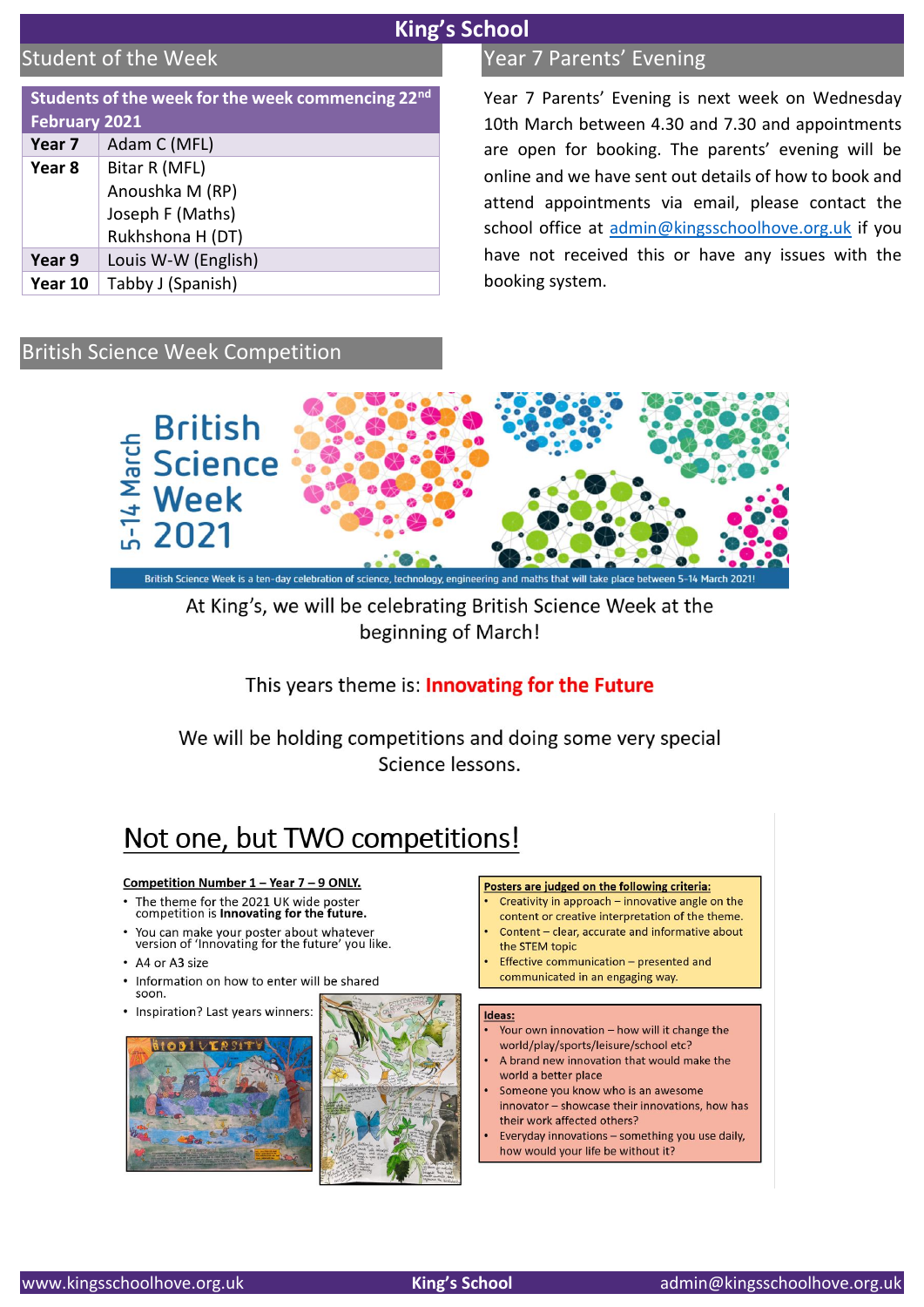## **King's School**

# Competition Number 2 - All Year Groups

- We are inviting all Year groups to take part in the King's  $\bullet$ School Science competition.
- You will be required to submit a recorded presentation or<br>a powerpoint presentation telling us or demonstrating  $\bullet$ your 'At-Home Science Project'.
- Your project could be a new innovation, a Rube Goldberg machine, or even a brand new investigation into an area of Science that interests you.
- This will be judged by the King's School Science Department.
- There will also be a popular choice winner decided by the entire staff at King's.
- Deadline Friday 19th March
- Questions and submissions to be sent to:  $\bullet$ s.green@kingsschoolhove.org.uk





#### Criteria:

Your experiment could be linked to the theme of 'Innovation for the Future' or could be a completely new idea.

#### You need to include:

Photographs/diagrams/drawing to show their project/or even a video. An aim (what do you plan to achieve?) Your results (what did you find out?) What Science can you link to your project?

#### Ideas:

Click on this link to get the British Science Week pack which will give you some good idea for experiments at home:

https://www.britishscienceweek.org/app/uploads/202 1/01/BSQ BSW PACKS 1120 secondary v14.pdf

## Speakers for Schools

Speakers for Schools will continue to run their live broadcasts this year for young people.

Below is next week's live broadcast schedule.

| Date           | Mon 8 <sup>th</sup> March 5-6pm                  |
|----------------|--------------------------------------------------|
|                | <b>LINK TO JOIN</b>                              |
| <b>Speaker</b> | Carol Cooper, Head of Equality, Diversity &      |
|                | Rights, Birmingham Community<br>Human            |
|                | Healthcare NHS Foundation Trust & BME Expert     |
|                | Mental Health Forum for KS4-5/S4-6               |
| <b>Info</b>    | We are delighted to be hosting a broadcast with  |
|                | Carol Cooper, Head of Equality, Diversity &      |
|                | Rights, Birmingham Community<br>Human            |
|                | Healthcare NHS Foundation Trust & BME Expert     |
|                | Mental Health Forum. Carol has been actively     |
|                | engaged in the implementation of the             |
|                | Workforce Race Equality Standard and creating    |
|                | a systemic approach to addressing racism in the  |
|                | workplace which is driven by data, expertise and |
|                | equitable leadership to achieve cultural change. |
|                | Carol will be sharing her insights into nursing  |
|                | and is looking forward to answering your         |
|                | questions.                                       |

| Date           | Tues 9 <sup>th</sup> March 5-6pm            |
|----------------|---------------------------------------------|
|                | <b>LINK TO JOIN</b>                         |
|                |                                             |
| <b>Speaker</b> | Prendergast, Founder, Martin<br>Martin      |
|                | Prendergast Communications & Public         |
|                | Affairs Consultant & Interim Director of    |
|                | Development, RADA for KS3-4 /S1-4           |
| <b>Info</b>    | We are looking forward to welcoming Martin  |
|                | Prendergast, Founder of Martin Prendergast  |
|                | Communications & Public Affairs Consultant  |
|                | & Interim Director of Development, RADA.    |
|                | Martin has worked at the National Theatre   |
|                | since October 2007. He has been Director of |
|                | Communications since April 2015, and before |
|                | that he was Deputy Director of Development  |
|                | and Head of Corporate Affairs. He studied   |
|                | English and Theatre at Warwick University   |
|                | and is a committed campaigner for LGBT      |
|                | equality.                                   |
|                |                                             |

| <b>Date</b>    | Wed 10 <sup>th</sup> March 5-6pm<br><b>LINK TO JOIN</b>                                                                                                                                                                                           |
|----------------|---------------------------------------------------------------------------------------------------------------------------------------------------------------------------------------------------------------------------------------------------|
| <b>Speaker</b> | Elaine Tyler, Founder, Venatrix in<br>conversation with Nadine Myers, Senior<br>Sales Development Representative at<br>Citizen and Elliott Parris, Manager of<br>Europe (Data-as-a-Service) & Co-Founder<br>of Embrace at Elsevier for KS4-5/S4-6 |